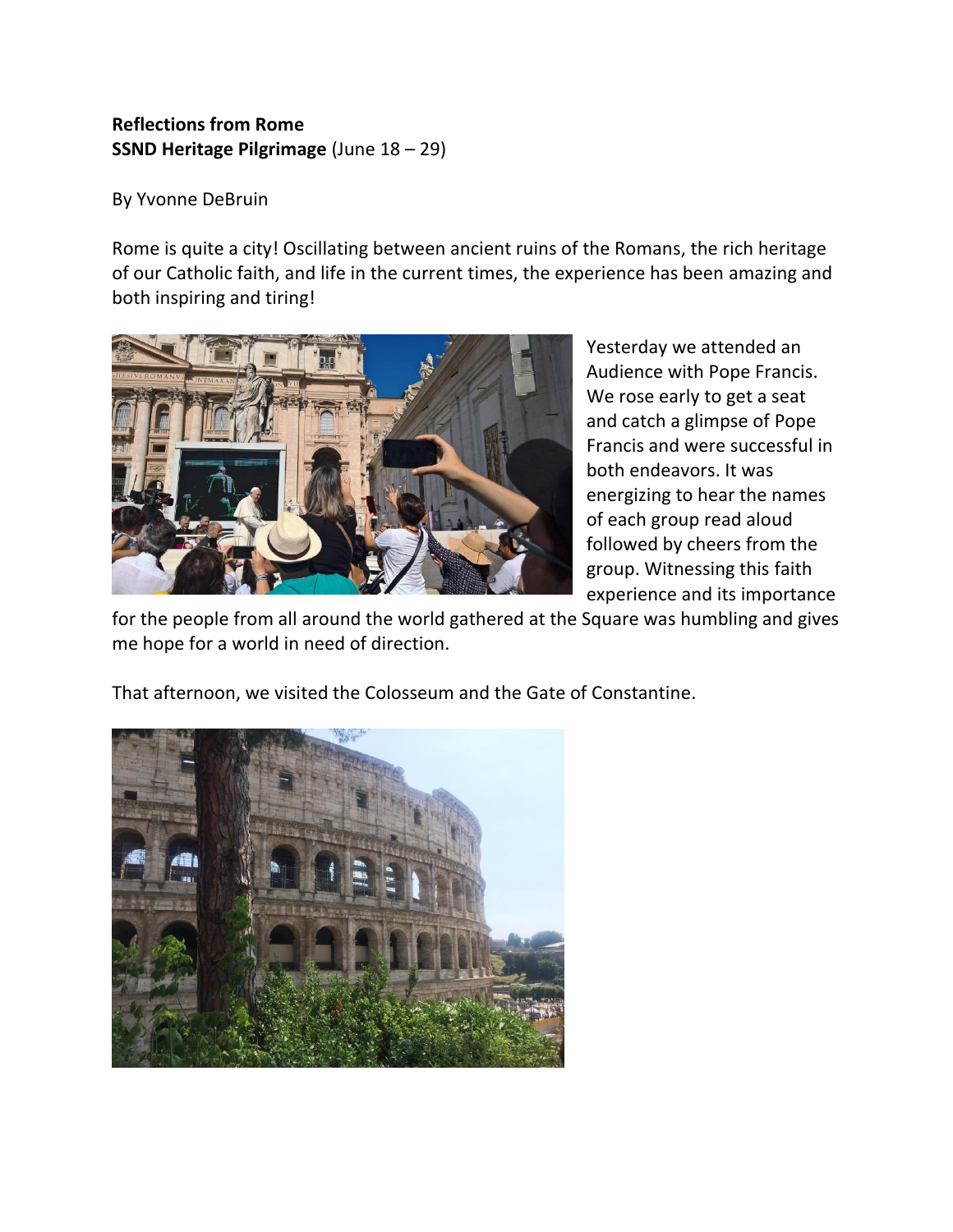



through, "Avanti! Avanti!"

Today we went to the Vatican Museum with the hope of visiting the Sistine Chapel. That this was challenging is an understatement! Our guide led us through various exhibits at the unexpectedly hot and crowded museum. The breeze from the open windows let in only wisps of relief. Halfway to the Sistine Chapel our guide received notice that the Chapel had been closed. We were led out of the building only to learn an hour later that the chapel had reopened.

Our perseverance was put to the test. We retraced our steps and made our way into the chapel. Although we did not get much time to look around and absorb the beauty of Michelangelo's frescoes, we did get in. The crowds and security personnel quickly moved us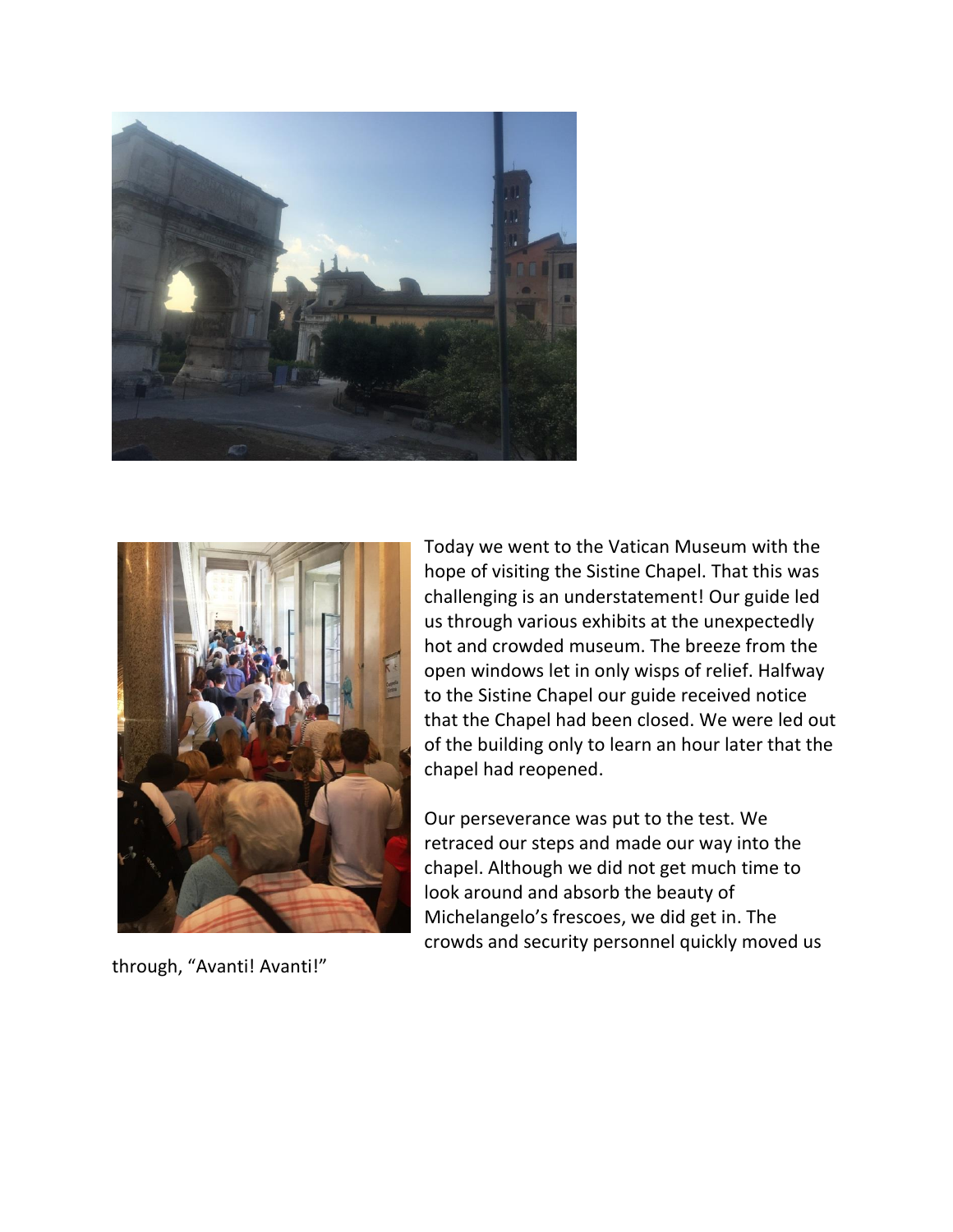



Later that afternoon we visited St. Paul's Basilica. It is a papal basilica outside the Vatican walls, but on Vatican property. It is the largest basilica in the city of Rome, and visitors can see where the sarcophagus with remains of St. Paul are held.

Tomorrow we will conclude our pilgrimage with a visit at the SSND Generalate. Throughout the pilgrimage, participants have enjoyed getting to know School Sisters at our international locations: Regensburg, Neunburg vorm Wald, Munich, Vienna and now Rome. We were touched by their joyous embracing of mission and ministry and by the fruits of their labor and prayer.